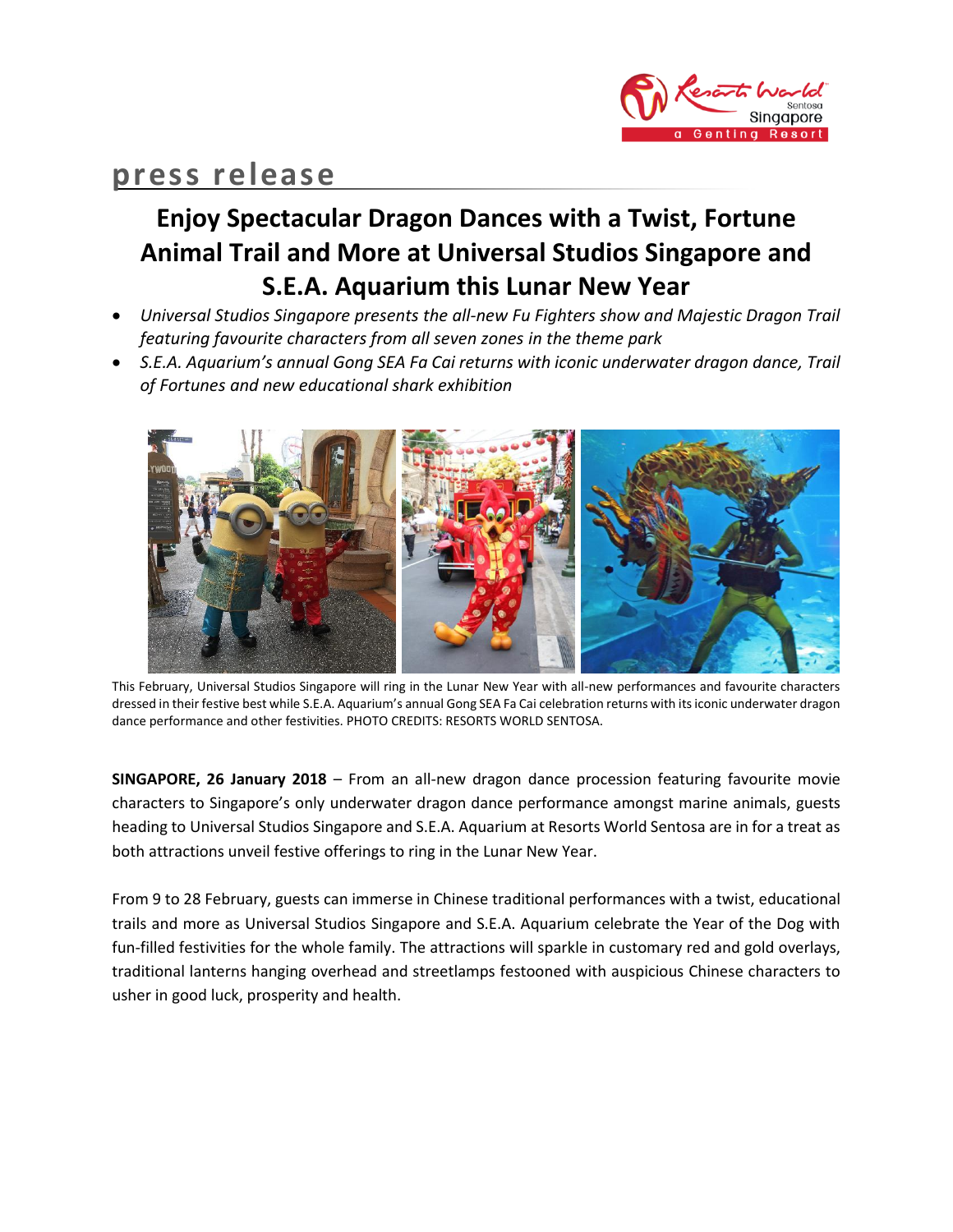# **Universal Studios Singapore (9 to 25 February)**

## *NEW!* **Majestic Dragon Trail**

Trailblazing this year's celebratory event at Universal Studios Singapore is the all-new Majestic Dragon Trail, a reimagined spectacle based on the traditional dragon dance. Guests can join in the pulsating beats of the drums as the auspicious dragon makes it way around the park, interacting with favourite characters such as the Minions, Sesame Street friends and Puss In Boots – all decked out in traditional Lunar New Year attire. With almost 20 character appearances in one visually stunning performance, the 20-minute trail is set to create the best festive photo moments this Lunar New Year.

## *NEW!* **East-Meets-West Street Performances by The Rockafellas and Mel's Dim Sum Dinettes**

Crowd favourites The Rockafellas and Mel's Dinettes will serve up new East-Meets-West performances. Resident b-boy crew The Rockafellas will wow guests with the Fu Fighters show, with heart-pumping dances combining acrobatics and martial art demonstrations, all set against a state-of-the-art projection mapping at the New York Public Library. Guests can celebrate the spirit of Lunar New Year with Mel's Dinettes – the singing and dancing waitresses of Hollywood's famous drive-in restaurant – as they bring to life the hits of the 50's and 60's, rounding off with popular Lunar New Year tunes, in their gorgeous cheongsam!

## *NEW!* **Elmo's TV Time at Pantages Hollywood Theater**

Catch the lovable red monster as he directs his own TV channel in this new resident show! Guests can join Jim Magination and the Sesame Street friends as Elmo creates comedy shows, action hits and a reality talent competition that showcases entertaining remixes of popular songs. This all-singing, all-dancing original production is available year-round.

## *NEW!* **Hello Kitty Studio and Hollywood China Arcade**

Universal Studios Singapore recently debuted the Hello Kitty Studio and Hollywood China Arcade at Hollywood zone. Guests can step inside the super-adorable world of beloved pop icon Hello Kitty, packed with exclusive merchandise. Over at Hollywood China Arcade, revisit their childhood memories with old school arcade machines, from racing games to classic claw crane machines. Guests who spend a minimum of S\$38\* in a single receipt at the park's retail stores enjoy one-for-one credit\*\* at Hollywood China Arcade.

Universal Studios Singapore's Lunar New Year celebration is included with paid park admission. Park hours are extended till 8pm and 9pm on select night for guests to soak in the festivities, in addition to adrenalinefilled rides and world-class attractions at the theme park. Singapore residents enjoy savings on admission at S\$72 for an adult one-day ticket (U.P. S\$76), along with a complimentary S\$5 meal voucher. Refer to Appendix A for programme timings.

<sup>\*\$38</sup> nett in a single receipt. \$28 for Universal Studios Singapore Annual / Season Pass holder.

<sup>\*\*</sup>Credits available in denominations of \$15, \$30 and \$50 only.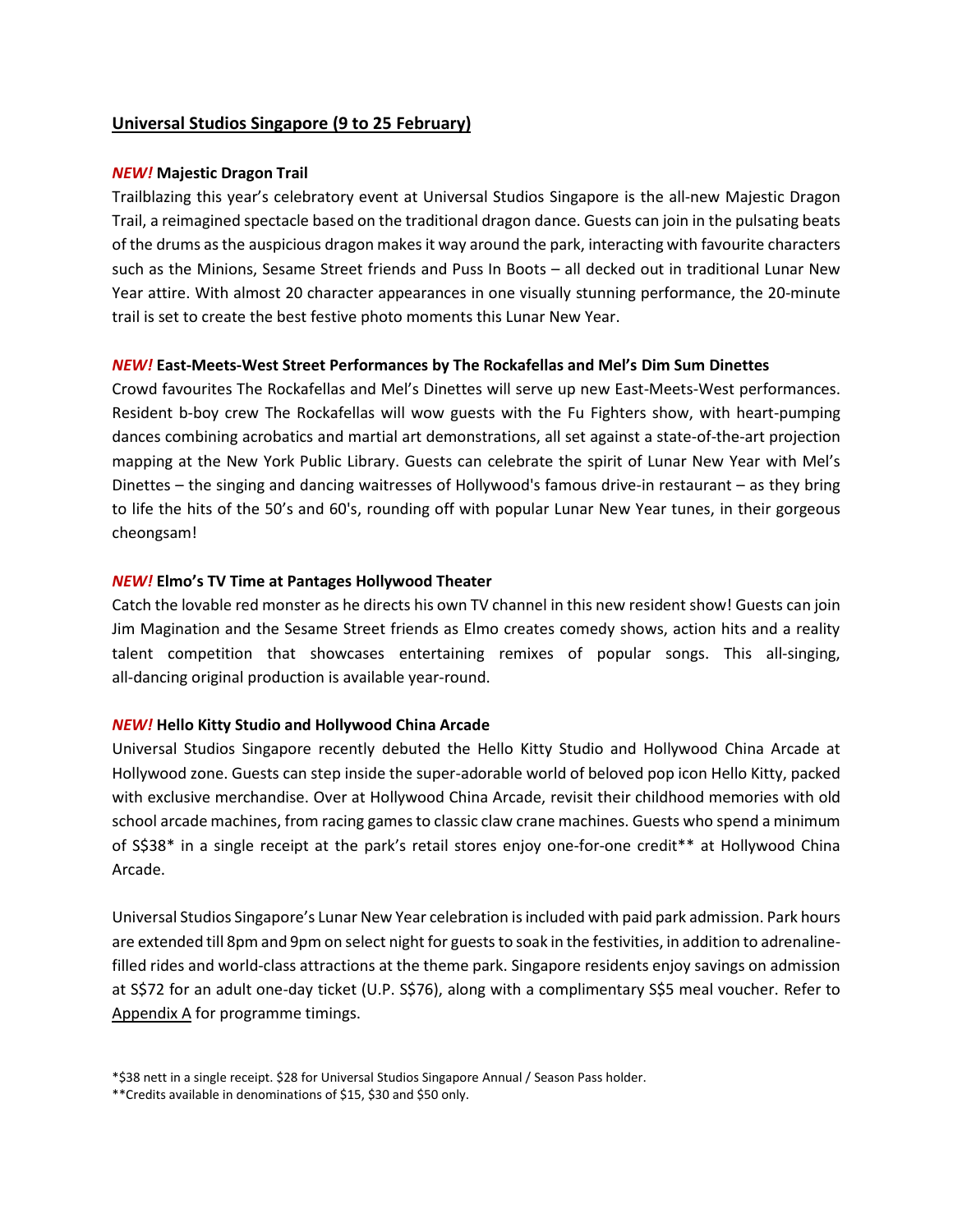# **S.E.A. Aquarium (9 to 28 February)**

# *NEW STORYLINE AND CHARACTERS!* **Singapore's Only Underwater Dragon Dance**

S.E.A. Aquarium celebrates the Lunar New Year in its own unique way, with an underwater dragon dance performance at the iconic Open Ocean Habitat. A returning favourite at its annual Gong SEA Fa Cai traditions, guests can catch divers in festive costumes performing traditional dragon dances alongside 40,000 marine residents such as majestic manta rays and zebra sharks. This year, the performance is back with new characters, costumes and a storyline that will delight guests. Be mesmerised by the Sea Goddess as she guides the underwater dragon through various marine habitats, and catch her at the Ocean Dome where she will regale the story of the Fish of Fortune.

## *NEW!* **Trail of Fortunes**

Embark on a trail of discovery at three areas that will showcase popular Lunar New Year traditions and beliefs. Uncover fun facts about marine life considered auspicious in Chinese culture, such as the leafy sea dragon, and learn about the many ways to save the ocean, from reducing plastic waste to saying 'no' to shark fins. Guests can also read up on the 12 zodiac animal signs accompanied by their symbolic attributes, discover the marine version of their zodiac friend and learn a fun fact about them.

# *NEW!* **Shark Exhibition in Partnership with James Cook University**

Did you know that hammerhead sharks swim on their sides to increase swimming efficiency? Learn about the latest discoveries at an all-new zone dedicated to the one of the world's most misunderstood animals. The shark exhibition is launched in collaboration with James Cook University, one of the world's leading institutions for shark research. Guests can get an up-close look at the biology of a shark, its anatomy, discover the various fascinating species as well as the conservation efforts to protect these marine animals.

As part of the Lunar New Year festivities, kids can look forward to meeting the aquarium's adorable mascots – Mai the manta ray and Sam the hammerhead shark – all decked out in Chinese-inspired garb. Singapore residents enjoy discounts on admission at S\$34 for an adult one-day ticket (U.P. S\$39), and S\$22 for a child/senior citizen ticket (U.P. S\$29). Guests can also sign up for S.E.A. Aquarium's Annual Pass at a special rate of S\$168 for two adults to enjoy the wonders of marine realm 365 days a year. Refer to Appendix A for programme timings.

For more information on Lunar New Year festivities, visit [www.rwsentosa.com/cny2018](http://www.rwsentosa.com/cny2018)

**– END –**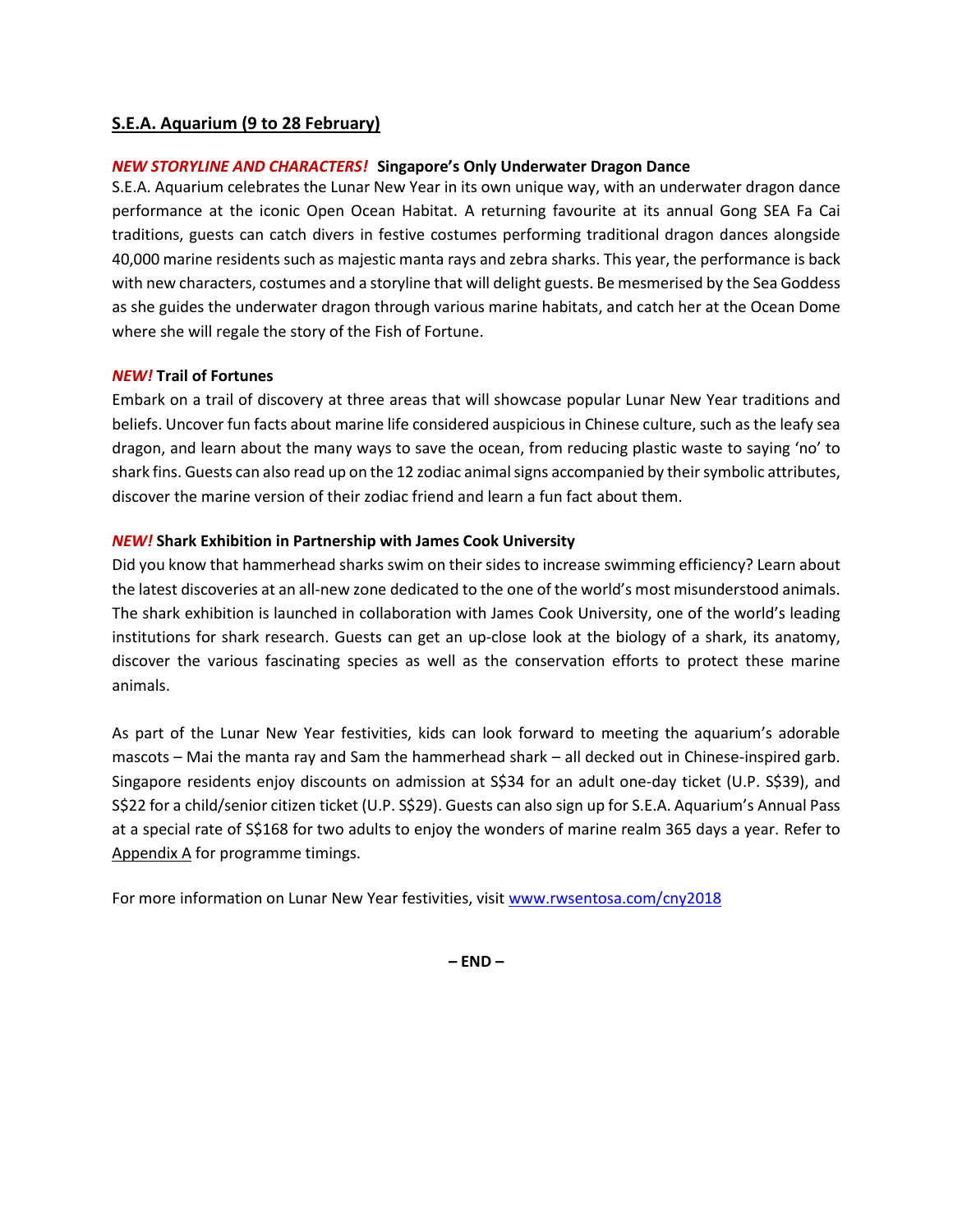#### **ABOUT UNIVERSAL PARKS & RESORTS**

Universal Parks & Resorts, a unit of Comcast NBCUniversal, offers guests around the globe today's most relevant and popular entertainment experiences. With three-time Academy Award® winner Steven Spielberg as creative consultant, its theme parks are known for immersive experiences that feature some of the world's most thrilling and technologically advanced film- and television-based attractions. Comcast NBCUniversal wholly owns Universal Studios Hollywood, which includes Universal CityWalk Hollywood. It also owns Universal Orlando Resort, a destination resort with three theme parks (Universal Studios Florida, Universal's Islands of Adventure and the new water theme park, Universal's Volcano Bay), five resort hotels, and Universal CityWalk Orlando. In addition, Comcast NBCUniversal owns Universal Studios Japan, in Osaka and has a license agreement with Universal Studios Singapore at Resorts World Sentosa, Singapore. The company is also developing a theme park destination in Beijing called Universal Beijing Resort.

#### **ABOUT RESORTS WORLD SENTOSA**

Resorts World Sentosa (RWS), Asia's premium lifestyle destination resort, is located on Singapore's resort island of Sentosa. Spanning 49 hectares, RWS is home to world-class attractions including Universal Studios Singapore, S.E.A. Aquarium, the Maritime Experiential Museum, Dolphin Island and Adventure Cove Waterpark. Other attractions include the Asian flagship of a world-renowned destination spa, a casino, six unique hotels and the Resorts World Convention Centre. With the most number of Michelin stars in one destination, RWS offers award-winning dining experiences at renowned celebrity chef restaurants, establishing itself as a key player in Singapore's vibrant and diverse dining scene. The integrated resort also offers world-class entertainment, from original resident productions to concerts and public shows such as the Crane Dance and the Lake of Dreams. RWS has been named "Best Integrated Resort" since 2011 for seven consecutive years at the TTG Travel Awards which recognises the best of Asia-Pacific's travel industry.

RWS is wholly owned by Genting Singapore, a company of the Genting Group. For more information, please visit [www.rwsentosa.com.](http://www.rwsentosa.com/)

**11**/ResortsWorldatSentosa **@rwsentosa www.rwsentosablog.com** 

#### **MEDIA CONTACTS**

#### **Resorts World Sentosa**

Audrey Lee Swan Yen Tel: +65 6577 9766/ +65 8198 0047 E-mail[: audrey.sylee@RWSentosa.com](mailto:audrey.sylee@RWSentosa.com)

Jonathan Yu Tel: +65 6577 9752 / +65 9430 9566 Email[: jonathan.yu@RWsentosa.com](file:///C:/Users/loolin.chua/AppData/Local/Microsoft/Windows/Temporary%20Internet%20Files/Content.Outlook/KPF1T9X7/jonathan.yu@RWsentosa.com)

#### **Ogilvy Public Relations (for Resorts World Sentosa)**

Goh Su Fang Tel: +65 6213 7973 / +65 9118 8315 E-mail: [sufang.goh@ogilvy.com](mailto:sufang.goh@ogilvy.com)

 $\mathbf{G}$